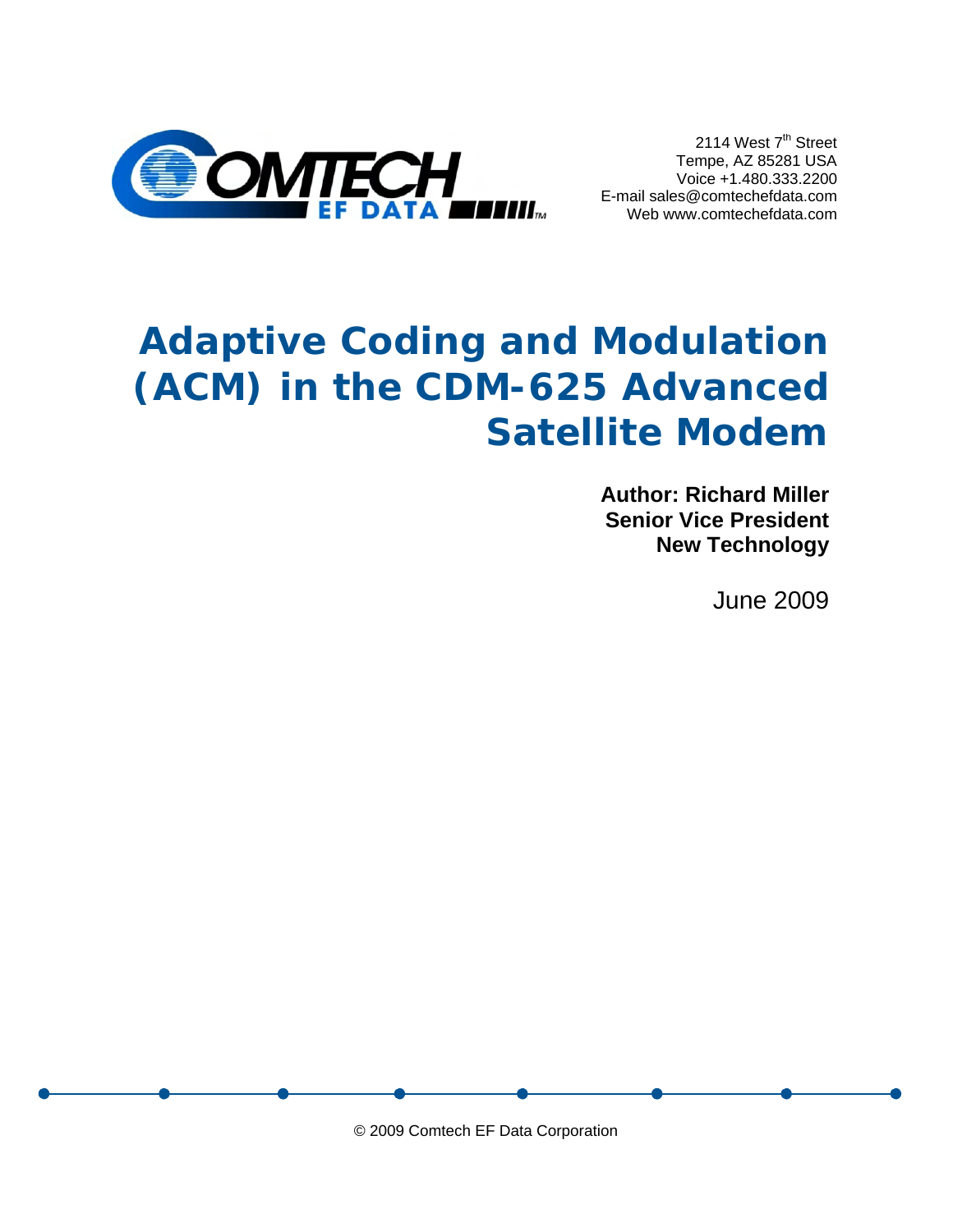## **Overview**

Adaptive Coding and Modulation (ACM) is a very significant new feature in the CDM-625 Advanced Satellite Modem. This feature requires Firmware Version 1.4.0, or later, with a VersaFEC<sup>TM</sup> plug-in module, and the appropriate FAST codes. VersaFEC ACM is a patents-pending technology, wholly owned and developed by Comtech EF Data and Comtech AHA.

- **ACM turns fade margin into increased link capacity gains of 100% or more are possible, compared to traditional Constant Coding and Modulation (CCM). This is accomplished by automatically adapting the modulation type and FEC code rate to give highest possible throughput.**
- **ACM maximizes throughput regardless of link conditions (noise or other impairments, clear sky, rain fade, etc). Initial set-up is easy, and then requires no further user intervention.**
- **With a CCM system, severe rain fading can cause the total loss of the link, and zero throughput. ACM keeps the link up (with lower throughput) – and can yield much higher system availability.**
- **ACM in the CDM-625 is used in conjunction with VersaFEC and is currently for**  *IP traffic only.*

## **Background**

ACM is not a new concept. It has been used for some time in wireless communications, including terrestrial microwave applications, and more recently over satellite links. Its primary function is to optimize throughput in a wireless data link, by adapting the modulation order used and the Forward Error Correction code rate (which both directly affect spectral efficiency, expressed in bits per second per Hertz), according to the noise conditions (or other impairments) on the link.

Implicit in this concept is that the symbol rate (and power) of the wireless communication system *must remain constant.* This ensures that the bandwidth allocated for a particular link is never exceeded. Given that the symbol rate does not change, if modulation and coding are changed, the data rate must therefore be modified.

This is expressed in the simple equation

*Symbol rate = bit rate / (modulation order \* code rate)* 

For example, for Rate  $3/4$  QPSK (where modulation order = 2)

 *Symbol rate = bit rate \* 0.666* Re-arranging:

*Bit rate = symbol rate \* modulation order \* code rate*

So, in changing to a higher modulation order or code rate, the bit rate is increased, and in changing to a lower modulation order or code rate, the bit rate is reduced.

However, there are several important factors to be considered, namely:

• The digital communications system must be able to tolerate a change in bit rate. Synchronous serial interfaces (such as G.703 E1, which operated at a fixed data rate of 2.048 Mbps) are totally unsuitable in a scheme where data rate is changing. The only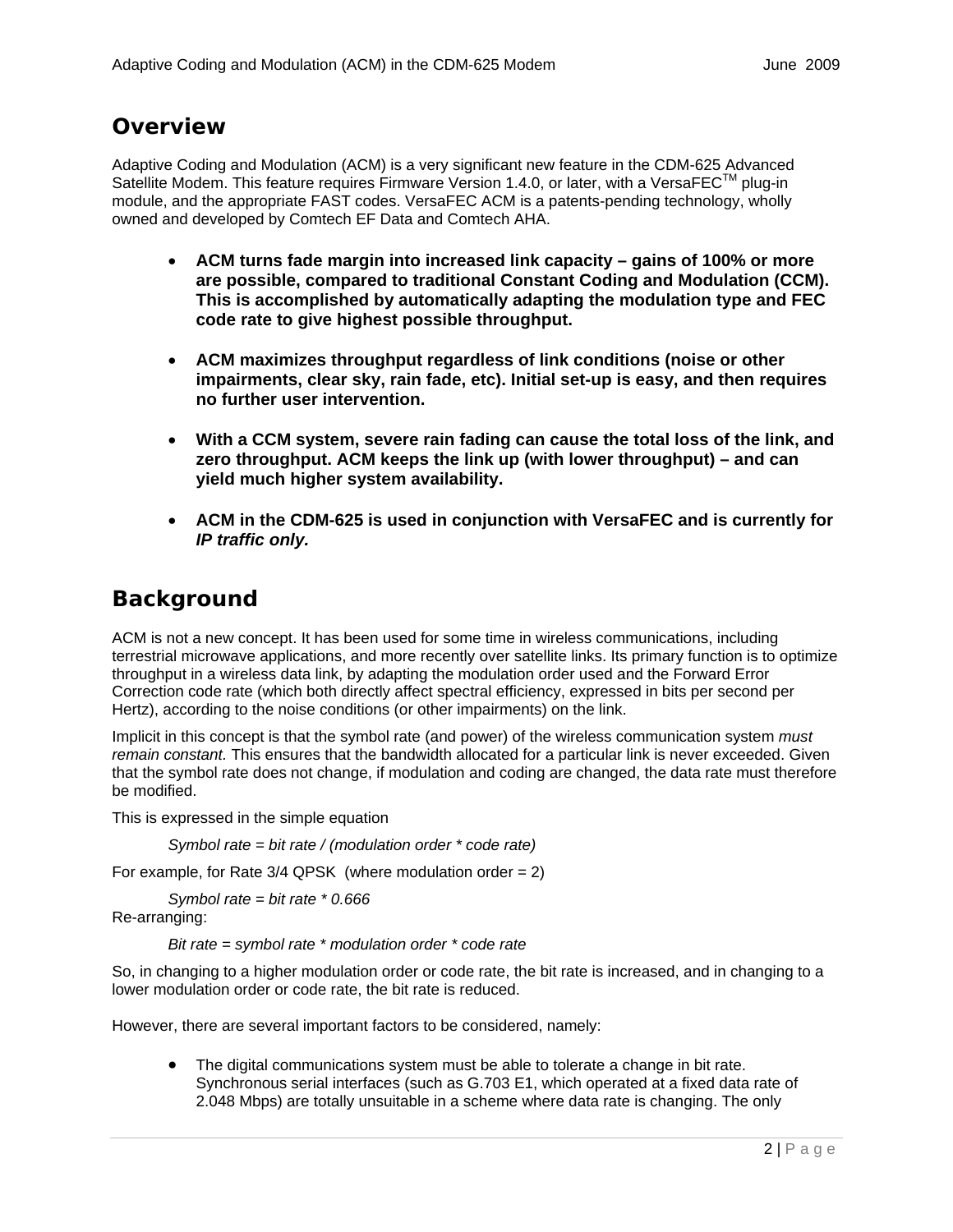practical application for this scheme is a packet-based scheme that will tolerate a change in data rate, and which has mechanisms within its protocols to recognize when increased or reduced bandwidth is available. The best example of this is Ethernet, and this discussion is limited to schemes that employ it.

• The bit rate cannot be changed arbitrarily - the link noise conditions - described in terms of Eb/No or SNR, must be able to support reliable communications for the given modulation order and code rate. This is a key point, as in fact, *the link SNR is the input that drives the adaptation.* 

## **Requirements for ACM**

There are a number of essential requirements to enable this scheme:

- a) A modulator and FEC encoder that can instantaneously, when commanded, change either modulation type (order) or FEC encoder rate, or both. This needs to be accomplished without the corruption of data anywhere in the path. Block FEC codes are considered to be the most practical in achieving the required synchronization. Recently, a specific nomenclature has emerged to describe a combination of a modulation type and code rate – namely, *ModCod*  (also referred to as *Mod/Code*). The modulator is required to send the value of ModCod at the start of each code block to signal the demodulator/decoder how to configure for the correct modulation type and FEC code rate.
- b) A receiver that is capable of demodulating and decoding the signal transmitted by a) without any *a priori* knowledge of when a change has taken place, but based purely on the value of ModCod seen at the start of each FEC block. Again, this needs to be accomplished without the corruption of data anywhere in the path.
- c) The receiver in b) needs to derive an estimate of the link quality (in terms of Eb/No, SNR, etc.) and then communicate this estimate, via a return channel, to the modulator in a).
- d) The modulator in a) needs to able to process the link quality metric from the demodulator in b), and then, based upon a pre-determined algorithm, adapt the data rate and change the ModCod sent to the receiver at the distant end. Thus, the data rate on the link can be maximized, given the current link noise conditions.

A generic example of ACM over satellite is shown in the Figure 1.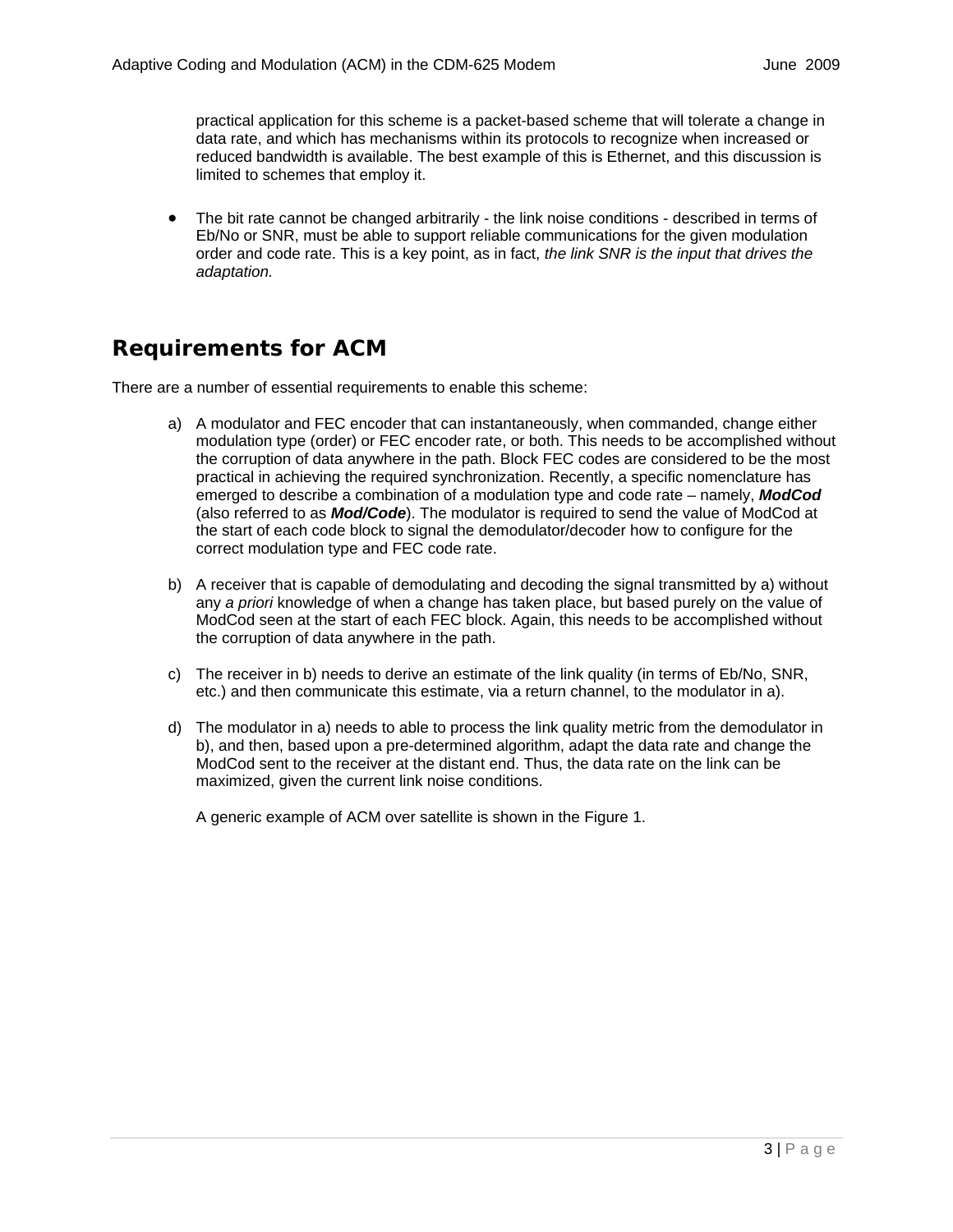

**Figure 1 – Point-to-Point ACM**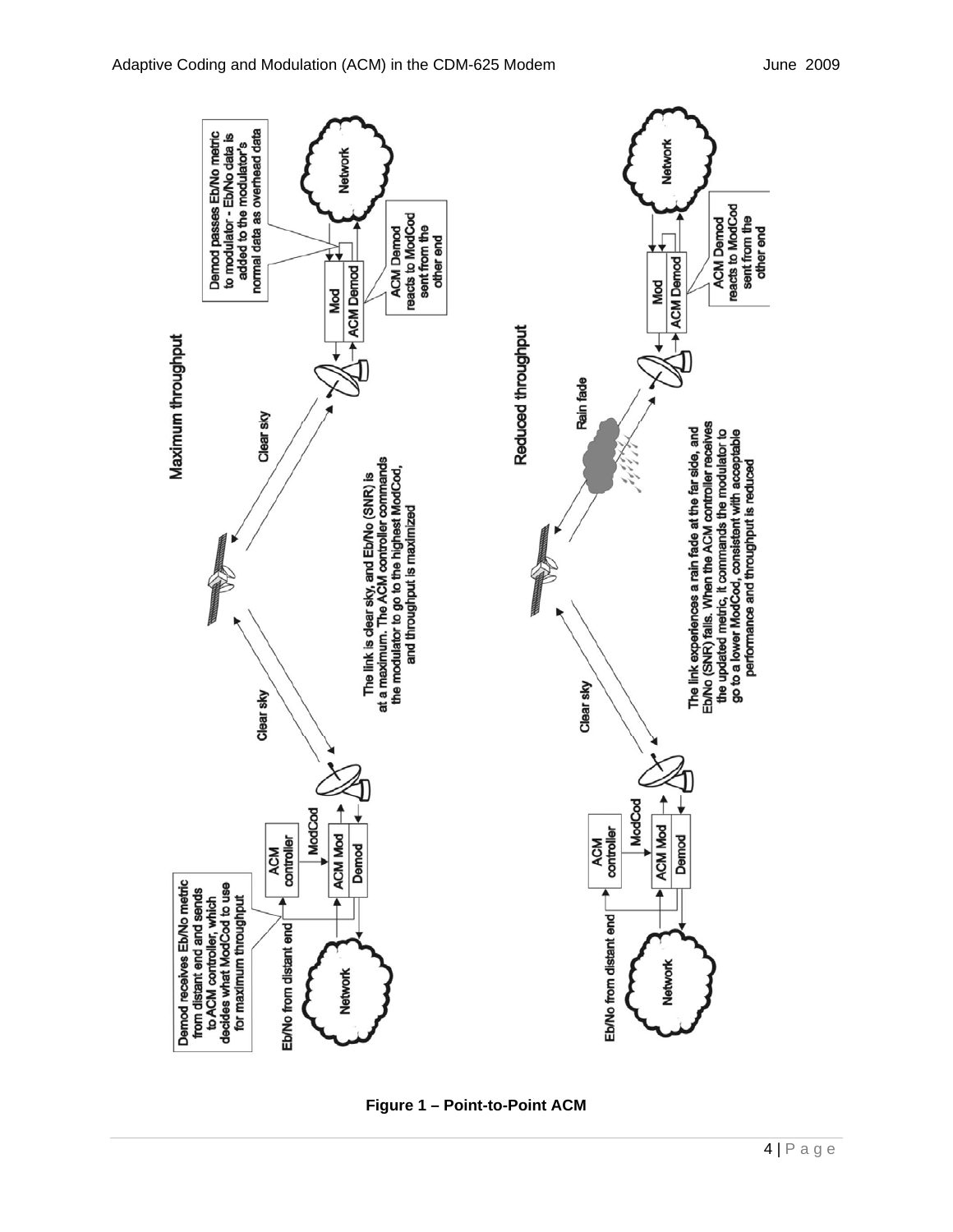## **Disadvantages of DVB-S2**

While the scheme defined by DVB-S2 is undoubtedly very effective for many broadcast and higher data rate applications, it is definitely not a 'one size fits all' solution. Here are some of the disadvantages:

- Excessive latency the so-called short blocks are too long for low latency IP applications at low data rates. This is exacerbated by the addition of interleaving.
- It is overly complex in its implementation the design of DVB-S2 dictated that all FEC blocks should be constant in *bits.* This means that for each ModCod, there are a varying number of *symbols.* This then makes the task of synchronization a much more demanding task. Also, because of the limitations of tracking the higher-order modulations in a very low SNR environment, so-called pilot symbols were added in order to aid tracking.
- Since the introduction of the original LDPC/BCH scheme an enormous amount of research has been done on the design of LDPC codes. The concatenated BCH code was added to mitigate the problem of error rate 'flaring' and 'flooring'. This is no longer necessary. Most importantly, however, LDPC codes can now be designed that yield almost equivalent coding gain, but with considerably shorter block lengths.
- In an ACM mode, no overhead channel was defined by DVB-S2 for the purpose of reporting SNR metrics to the originating end. It has been left to individual equipment manufacturers to decide their own methods. This illustrates that all ACM systems, DVB-S2 or not, are proprietary. In addition, it implies that additional bandwidth needs to be consumed for the SNR reporting, and this is not accounted for in the code rate.

## **VersaFEC ACM**

VersaFEC<sup>TM</sup> (a trademark of Comtech AHA), in concert with a novel ACM approach, addresses *all* of the shortcomings of DVB-S2 outlined above. There are patents pending for both VersaFEC and the ACM scheme.

VersaFEC covers a family of 12 short-block LDPC ModCods, specifically designed for low latency and ACM applications. However, the VersaFEC codes are equally well suited to Constant Coding and Modulation (CCM) applications.

The requirements for an ACM system that approaches the minimum possible latency are:

- The shortest possible LDPC codes that give performance at or very close to DVB-S2, in order to minimize latency, and which do no use interleaving.
- Design of the encoder to further reduce latency to the minimum possible.
- A constant number of *symbols* per block, to reduce the demodulator and decoder complexity, and significantly also reduces latency in the ACM case.
- The elimination of the need for pilot symbols for carrier tracking at low SNR by substitution of other modulation techniques. This further reduces the complexity of the demodulator.
- A reduction in the number of ModCods to further reduce complexity.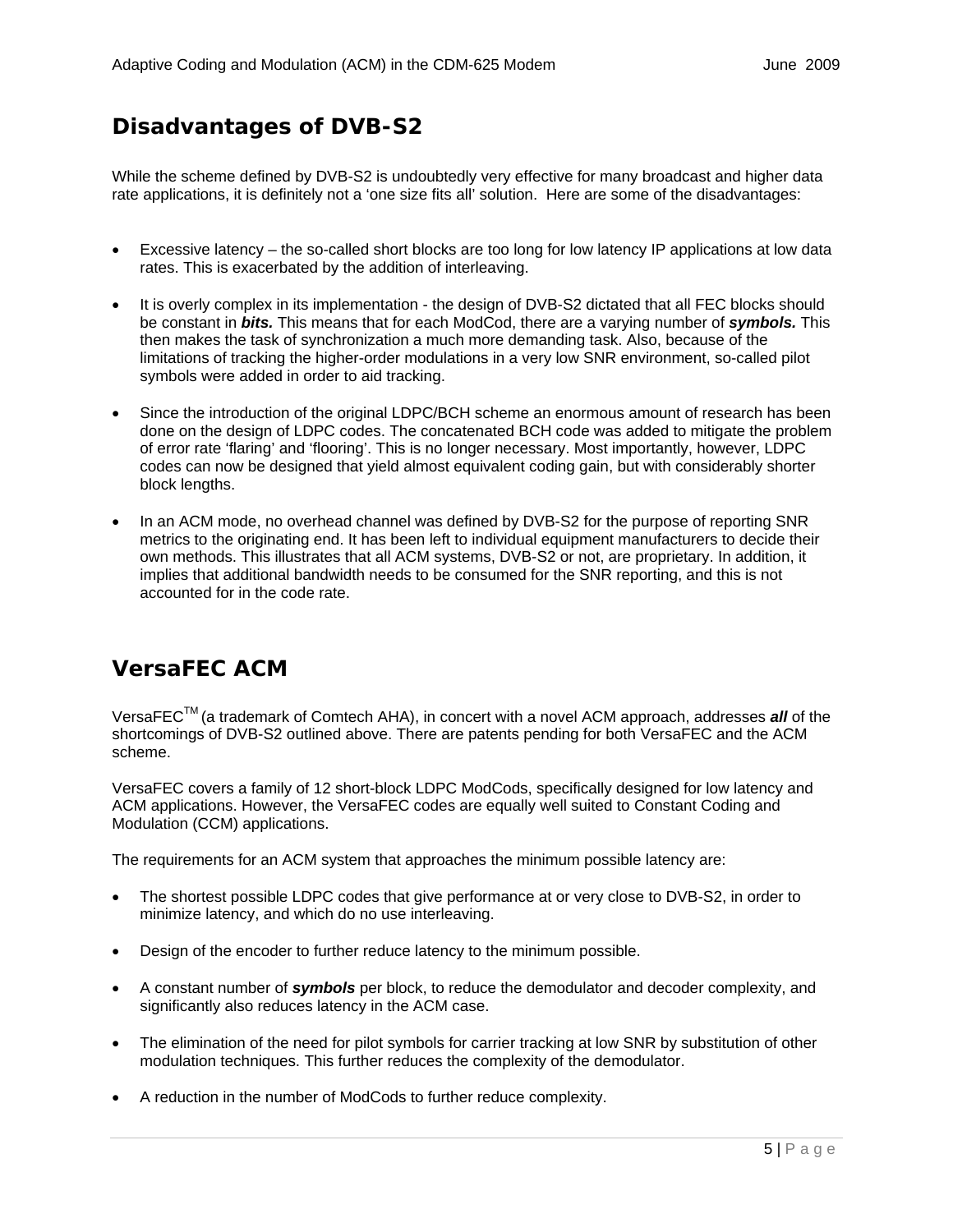• The inclusion, at the physical layer, of an overhead channel to permit the reporting of SNR metrics back to the originating end. Note that this does not have to be enabled or disabled – it is part of the fundamental frame structure of VersaFEC ACM, and has been take into account in the code rate.

The family of VersaFEC short-block LDPC codes is presented below in Table 1. The modulation types include BPSK, QPSK, 8-QAM and 16-QAM. It will be seen from the table that in order to maintain a constant number of symbols per block, the block size in bits (data + parity) must necessarily change, depending on both the modulation type (which affects the number of bits per symbol) and the code rate. For VersaFEC, the block size varies between 2k and 8.2k bits. At worst, therefore, the VersaFEC codes are 50% shorter than the 'short' DVB-S2 codes.

| <b>Modulation</b> | <b>Code Rate</b> | <b>Spectral</b><br>efficiency,<br>bps/Hz | <b>Block</b><br>size,<br><b>bits</b> | <b>Typical</b><br>Eb/No, for<br>$BER = 5 \times 10^{-8}$ | Latency at<br>64 kbps, in<br>milliseconds | Min. Data<br>Rate,<br><b>CCM</b> mode | Max. Data<br>Rate,<br><b>CCM</b> mode |
|-------------------|------------------|------------------------------------------|--------------------------------------|----------------------------------------------------------|-------------------------------------------|---------------------------------------|---------------------------------------|
| <b>BPSK</b>       | 0.488            | 0.49                                     | 2k                                   | 2.4 dB                                                   | 26                                        | 18 kbps                               | 5.7 Mbps                              |
| QPSK              | 0.533            | 1.07                                     | 4.1k                                 | $2.2$ dB                                                 | 53                                        | 20 kbps                               | 10 Mbps                               |
| QPSK              | 0.631            | 1.26                                     | 4.1k                                 | $2.7 \text{ dB}$                                         | 59                                        | 23 kbps                               | 10 Mbps                               |
| QPSK              | 0.706            | 1.41                                     | 4.1k                                 | $3.4 \text{ dB}$                                         | 62                                        | 26 kbps                               | 10 Mbps                               |
| QPSK              | 0.803            | 1.61                                     | 4.1k                                 | $3.8\,\mathrm{dB}$                                       | 66                                        | 28 kbps                               | 12 Mbps                               |
| 8-QAM             | 0.642            | 1.93                                     | 6.1k                                 | $4.6 \text{ dB}$                                         | 89                                        | 35 kbps                               | 12 Mbps                               |
| 8-QAM             | 0.711            | 2.13                                     | 6.1k                                 | $5.2$ dB                                                 | 93                                        | 39 kbps                               | 12 Mbps                               |
| 8-QAM             | 0.780            | 2.34                                     | 6.1k                                 | 5.6 dB                                                   | 97                                        | 43 kbps                               | 12 Mbps                               |
| 16-QAM            | 0.731            | 2.93                                     | 8.2k                                 | 6.3 dB                                                   | 125                                       | 53 kbps                               | 12 Mbps                               |
| 16-QAM            | 0.780            | 3.12                                     | 8.2k                                 | 7.0 dB                                                   | 129                                       | 57 kbps                               | 14 Mbps                               |
| 16-QAM            | 0.829            | 3.32                                     | 8.2k                                 | 7.5dB                                                    | 131                                       | 60 kbps                               | 14 Mbps                               |
| 16-QAM            | 0.853            | 3.41                                     | 8.2k                                 | 8.0 <sub>d</sub> B                                       | 132                                       | 62 kbps                               | 16 Mbps                               |

#### **Table 1. The VersaFEC ModCod set**

The VersaFEC codes compared with the Shannon bound are shown in the Figure below. It can be seen that the performance of VersaFEC at or near the DVB-S2 performance with 16 kbit blocks.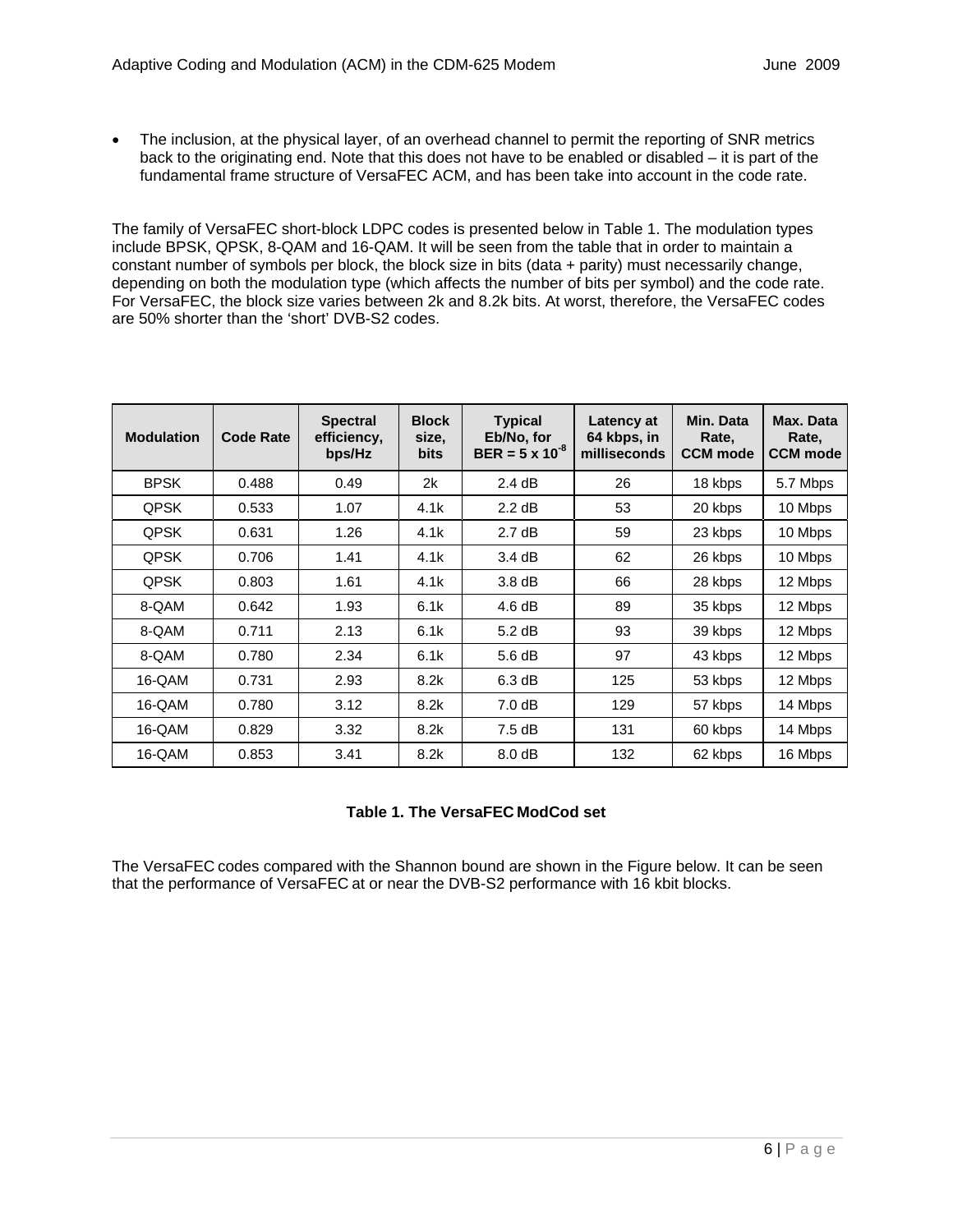

**Figure 2. VersaFEC versus constrained capacity** 

Note that SNR is used in place of Eb/No - a convention for comparing ACM ModCods. SNR is defined as Eb/No + 10log(Spectral Efficiency).

## **VersaFEC ACM Latency**

In an ACM system that has a number of ModCods, each having a different latency, what defines the overall system latency? The answer is simple – the latency of the worst-case ModCod. This, to some, may not seem obvious, and it is beyond the scope of this document to provide a rigorous proof of this statement. However, it is a correct statement, in spite of certain believers in non-causal systems and encoders that possess the magical quality of negative latency….

Examining the data in Table 2, below, latency for each ModCod is shown for the example of VersaFEC ACM at a fixed 100 ksymbols/second rate. Of particular note is that even though the ModCods span a 7:1 variation in throughput, the latency is only varying between 25 and 34 milliseconds. A careful analysis will show that this is a consequence of using a *constant number of symbols per block.* In the example shown, the worst-case latency for this ACM scheme is 34 milliseconds, + WAN Buffer delay (which is configurable, with a minimum value of 20 milliseconds).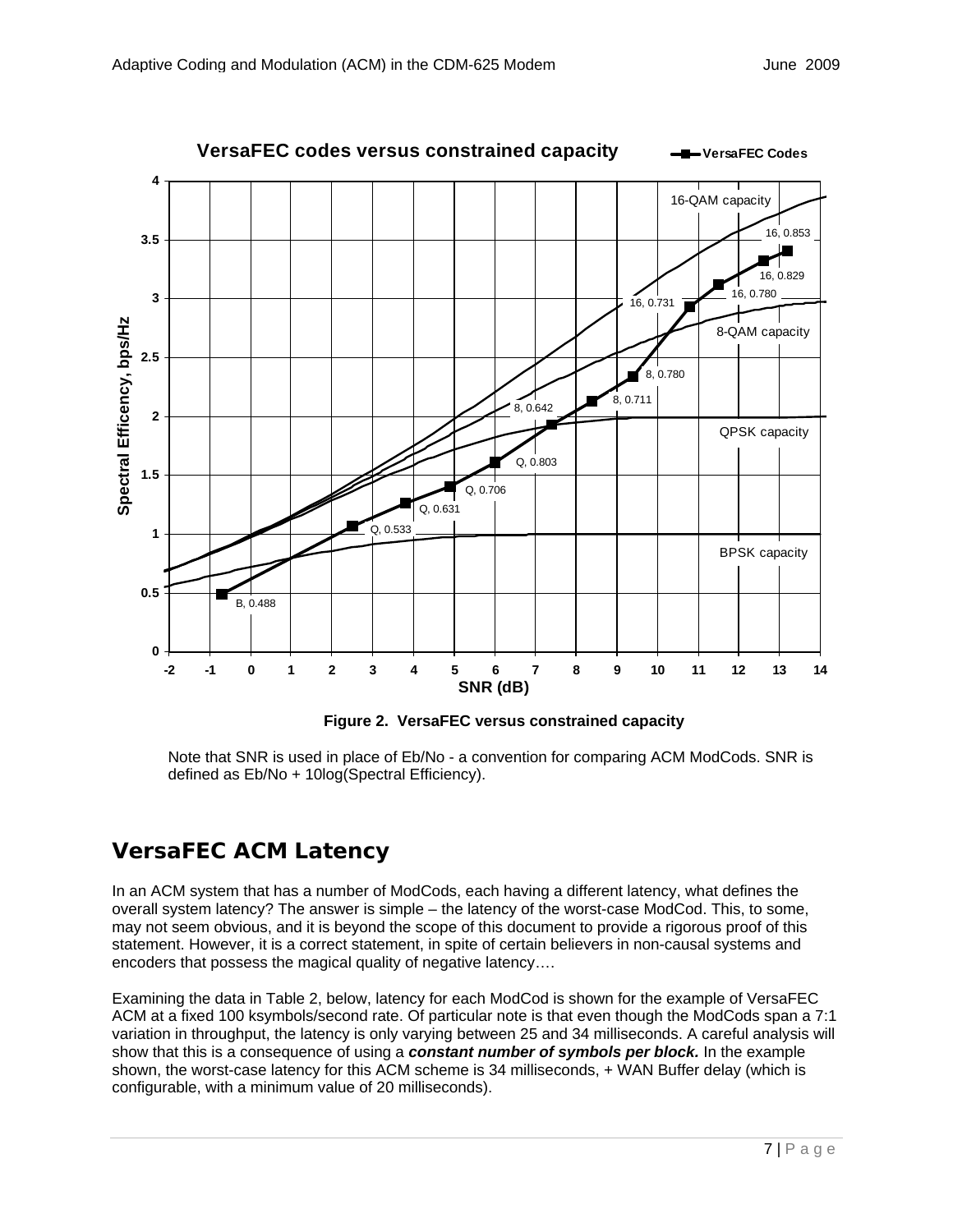| VersaFEC implementation of ACM - example case of 100 ksymbols/sec                                           |                   |           |                                          |                                 |                                                                    |  |  |
|-------------------------------------------------------------------------------------------------------------|-------------------|-----------|------------------------------------------|---------------------------------|--------------------------------------------------------------------|--|--|
| <b>ModCod</b>                                                                                               | <b>Modulation</b> | Code Rate | <b>Spectral</b><br>efficiency,<br>bps/Hz | <b>Bit rate</b><br>(throughput) | <b>Minimum Latency,</b><br>milliseconds, for each<br><b>ModCod</b> |  |  |
| $\Omega$                                                                                                    | <b>BPSK</b>       | 0.488     | 0.49                                     | 49 kbps                         | $34 +$ WAN BUFFER                                                  |  |  |
| 1                                                                                                           | <b>QPSK</b>       | 0.533     | 1.07                                     | 107 kbps                        | 32 + WAN BUFFER                                                    |  |  |
| 2                                                                                                           | <b>QPSK</b>       | 0.631     | 1.26                                     | 126 kbps                        | $30 + WAN$ BUFFER                                                  |  |  |
| 3                                                                                                           | <b>QPSK</b>       | 0.706     | 1.41                                     | 141 kbps                        | 28 + WAN BUFFER                                                    |  |  |
| 4                                                                                                           | <b>QPSK</b>       | 0.803     | 1.61                                     | 161 kbps                        | 26 + WAN BUFFER                                                    |  |  |
| 5                                                                                                           | 8-QAM             | 0.642     | 1.93                                     | 193 kbps                        | $30 + WAN$ BUFFER                                                  |  |  |
| 6                                                                                                           | 8-QAM             | 0.711     | 2.13                                     | 213 kbps                        | $28 + WAN$ BUFFER                                                  |  |  |
| $\overline{7}$                                                                                              | 8-QAM             | 0.780     | 2.34                                     | 234 kbps                        | $27 +$ WAN BUFFER                                                  |  |  |
| 8                                                                                                           | 16-QAM            | 0.731     | 2.93                                     | 293 kbps                        | $27 +$ WAN BUFFER                                                  |  |  |
| 9                                                                                                           | 16-QAM            | 0.780     | 3.12                                     | 312 kbps                        | $26 +$ WAN BUFFER                                                  |  |  |
| 10                                                                                                          | 16-QAM            | 0.829     | 3.32                                     | 332 kbps                        | 25 + WAN BUFFER                                                    |  |  |
| 11                                                                                                          | 16-QAM            | 0.853     | 3.41                                     | 341 kbps                        | $25 +$ WAN BUFFER                                                  |  |  |
| <b>OVERALL SYSTEM LATENCY = Worst-case ModCod (ModCod0)</b><br>Latency = 34 milliseconds + WAN Buffer delay |                   |           |                                          |                                 |                                                                    |  |  |

#### **Table 2. A worked example of VersaFEC ACM Latency at 100 ksymbols/sec**

By way of comparison, consider the same 100 ksymbols/second rate, but this time using DVB-S2. It becomes clear that there is an unintended penalty to having a *constant number of bits per block* (besides demodulator complexity). Each time the ModCod is lowered, and the throughput is reduced, the latency grows accordingly, due to the block size being related to data rate, not symbol rate. Remembering that, for the ACM case, the system latency is equal to the latency of the worst-case ModCod, DVB-S2 shows a severe penalty. For 16k short blocks, this calculates to be 329 milliseconds (+ WAN Buffer delay) versus 34 milliseconds (+ WAN Buffer delay) for VersaFEC ACM. For 64k block DVB-S2, the core latency is 4 times higher. Assuming a WAN Buffer of 20 milliseconds:

Latency for 64k block DVB-S2 ACM at 100 ksps = **1336 milliseconds** Latency for 16k block DVB-S2 ACM at 100 ksps = **349 milliseconds** Latency for VersaFEC ACM at 100 ksps = **54 milliseconds** 

## *Summary:*

## *For the example shown, the latency for a 16k block DVB-S2 ACM scheme is approximately 7 times higher than VersaFEC ACM.*

## *The latency for a 64k block DVB-S2 ACM scheme is approximately 25 times higher than VersaFEC ACM.*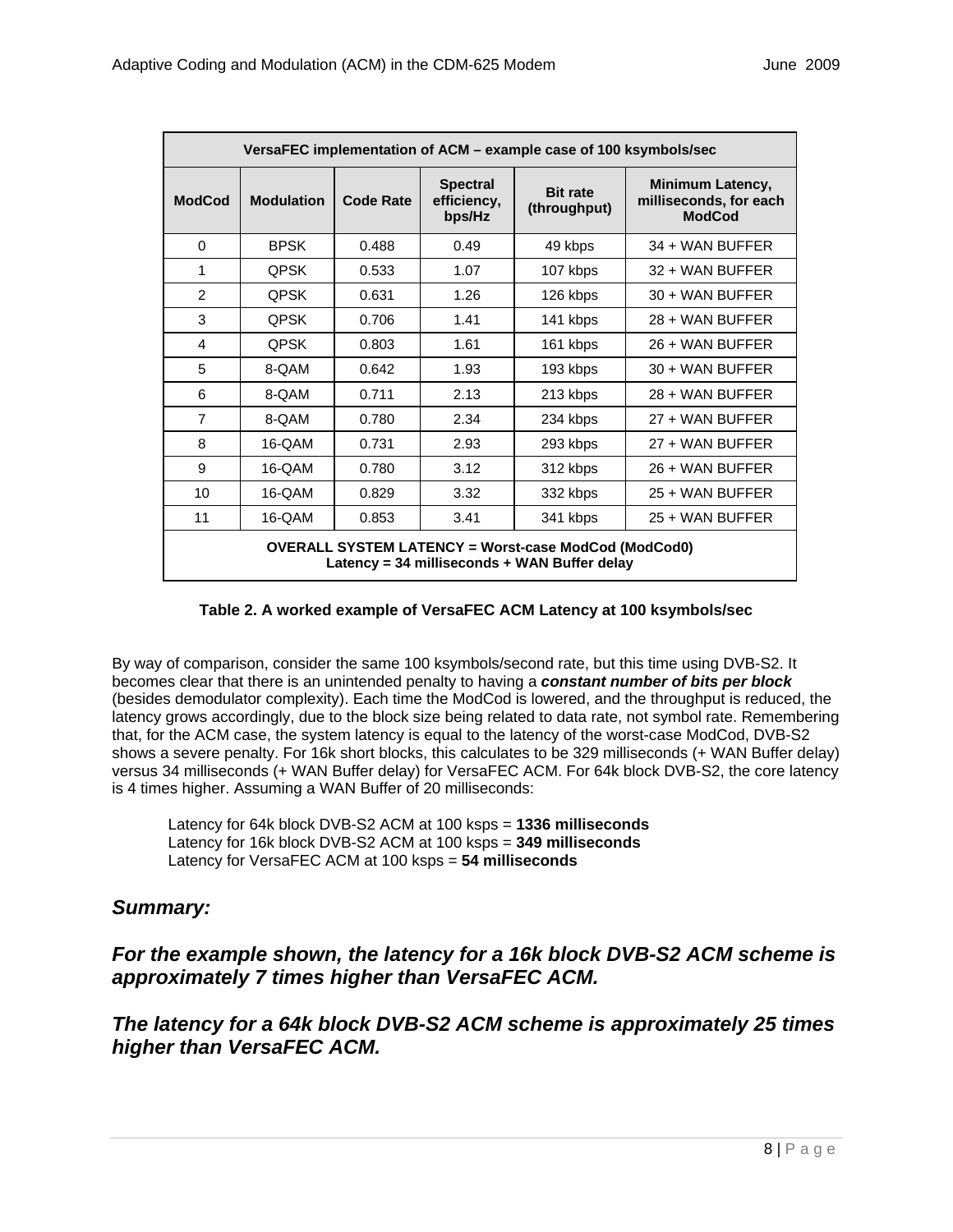# **Configuring VersaFEC ACM in the CDM-625**



**VersaFEC ACM requires the correct hardware module (PL-0000264) to be installed in the CDM-625, Version 1.4.0 (or higher) firmware, and the appropriate FAST code for the maximum operating symbol rate***.*

Configuration is very straightforward. From the front panel, proceed as follows:

- 1) Under **CONFIG, MODE**, select IP-ACM.
- 2) Under **CONFIG, TX, SYMB,** enter the desired transmit symbol rate. Note that is a fundamental departure from the way in which the modem is configured traditionally.



**The Transmit symbol rate is limited by the FAST code installed. There are three options: 37 ksps to 300 ksps 37 ksps to 1200 ksps 37 ksps to 4100 ksps**

- 3) Under **CONFIG, TX, POWER,** enter the desired transmit output level.
- 4) Under **CONFIG, RX, SYMB,** enter the desired receive symbol rate. Note that asymmetric operation is supported - transmit and receive symbol rates do not have to be equal.
- 5) Under **CONFIG, ACM,** configure the desired ACM operating parameters:

**a) Min/Max ModCod** Here the user defines the range of ModCods that the system will operate over. ModCod0 is BPSK Rate 0.488 (0.49 bps/Hz), while ModCod11 is 16-QAM Rate 0.853 (3.41 bps/Hz).



**If the user wishes to constrain the system to run at a fixed ModCod, set the Min and Max ModCod values to be equal.**



**The value of Max ModCod may be limited by other FAST codes installed.** 

**For example, suppose the 4100 ksps FAST option is installed, and the symbol rate set to 4100 ksps, the theoretical maximum data rate would be 14 Mbps at ModCod 11. However, if CnC is being used, with a 10 Mbps FAST limit, the Max ModCod will be limited to ModCod 7, or 9.6 Mbps.** 

**b) Unlock Action** Here the user decides the desired action when the remote demod loses lock. This is important, as the ACM system depends on the feedback of the SNR metric from the remote demod to determine the optimum ModCod.

The choices are: **Maintain the current ModCod Go to minimum ModCod** (recommended)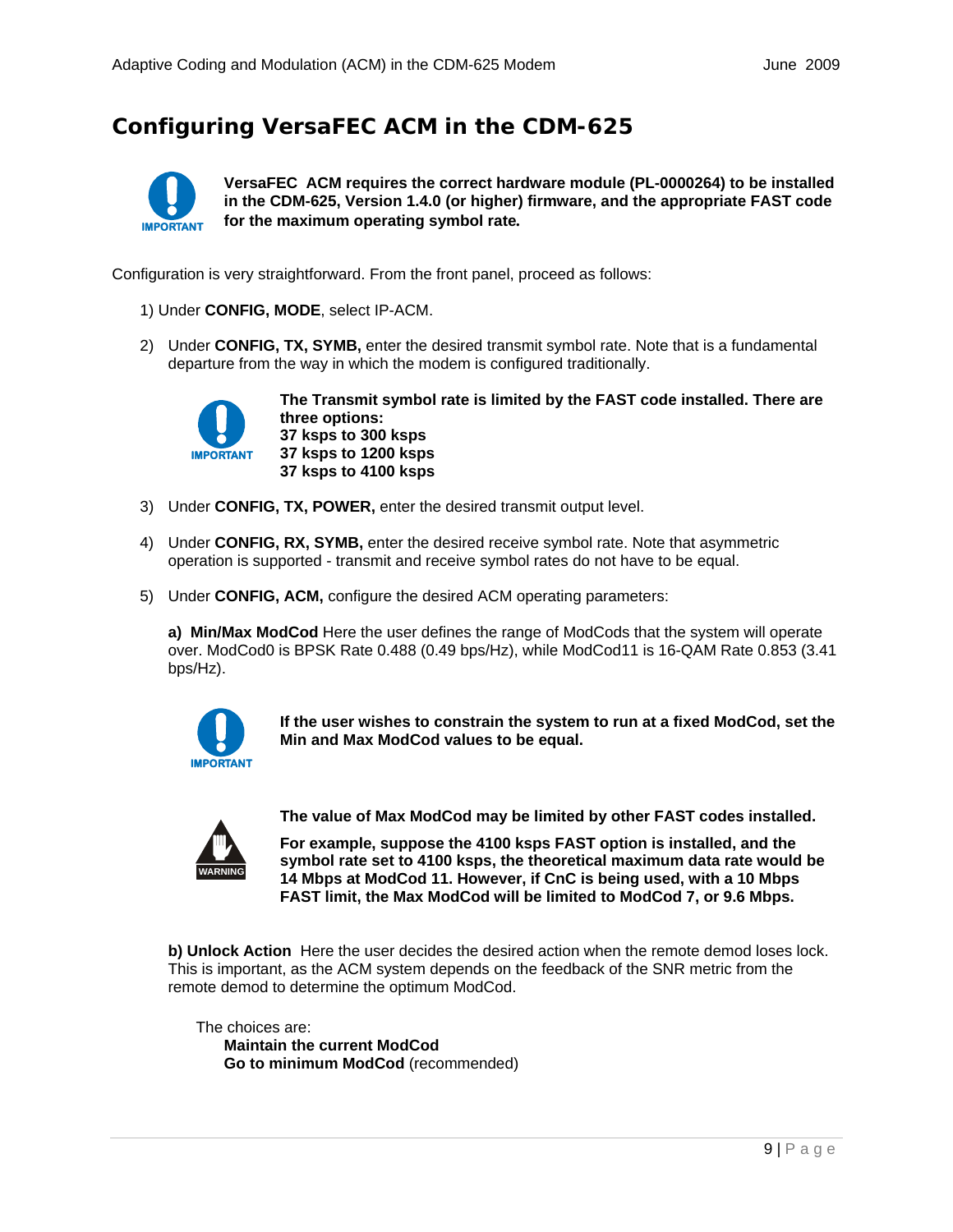**ModCod** 

**c) Target Eb/No margin** This is a VERY important parameter. The ACM system is designed to switch based on thresholds that correspond to a BER of 5 x 10 $^8$  for each ModCod. However, in order to prevent oscillation around two ModCods at this exact value, 0.3 dB of hysteresis has been added. The switch points and the hysteresis are shown below:

#### **CDM-625 ACM - ModCod switch-points**



**Figure 3.** 

The graph shows the switch points with the Target Eb/No margin set to 0dB. However, the switch points can be moved (increased) by configuring the Target Eb/No margin parameter, which can vary from 0 to 4.5 dB, in 0.5dB steps. In a fading environment it is highly recommended to add sufficient margin to maintain an adequate link quality (and to maintain demod lock) during the interval between the Eb/No degrading and the ACM controller responding by lowering the ModCod. See the Notes and Recommendations section.

6) Under **CONFIG, IP, Switch Set Up, WAN BUFFER**, enter the desired size of the WAN Buffer. The minimum size is 20 milliseconds, and is referred to the data rate corresponding to ModCod0. In order to achieve minimum system latency, do not make this value unnecessarily large.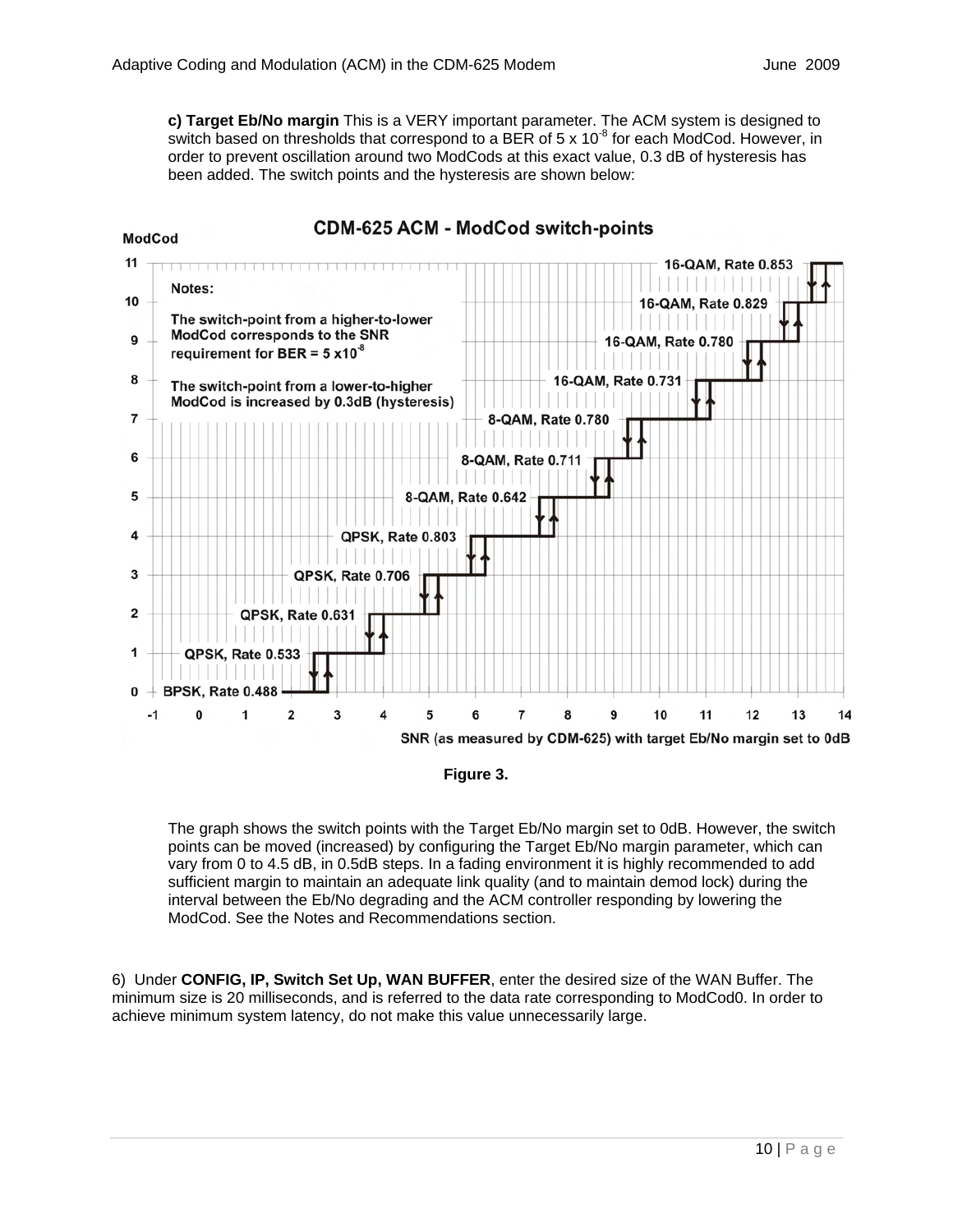## **Monitoring ACM performance**

The CDM-625 provides a number of ways in which the current state of the ACM system can be determined.

Using the front panel menus, the user may select **MONITOR, ACM,** where the current Tx and Rx ModCod are displayed, along with the Local and Remote SNR. The SNR displays values between –3.0 dB and +22.0 dB, with a resolution of 0.1 dB. If either the local or remote demod is unlocked, the SNR will show 'No Sync'. Of course, under **MONITOR, Rx PARAMETERS,** the Eb/No continues to be displayed corrected for modulation type and code rate, in case the user does not wish to deal with SNR values.

If the user wishes to see the exact detail of the ModCod (data rate, modulation, code rate) then these parameters can be seen under **INFO, Tx** or **Rx.** Furthermore, if the user is in a **CONFIG**, **Tx** or **Rx** screen, both the symbol rate and data rate are displayed. All of these screens update dynamically, so if a ModCod changes, the parameters are refreshed.

This information is also available through the Remote Control (serial interface), as well as the Web Server, SNMP and Telnet interfaces.

If the user wishes to use the 'Constellation over Ethernet' application that comes with the current version of the firmware, it is also informative to see the demodulator changing type 'on the fly'. With no noise, and a modem in a loop on itself, the user may wish to experiment with Min and Max ModCod values to drive the adaptation.

Alternatively, if the user has access to an Oscilloscope in X-Y mode, the Alarms connector provides analog voltages to monitor the constellation. This has the advantage that it will show a change in modulation type instantaneously, unlike the 'Constellation over Ethernet' application, which only updates once per second.

If a user wishes to verify that link performance is meeting the required level, the internal BERT tester is an excellent tool. When using the IP interface, it is not an easy matter to verify BER performance. The internal BERT will not only do this, but is also tolerant of the change in bit rate that accompanies a change in ModCod. The BERT can be used to confirm that there are no sync losses or bursts of bit errors when a ModCod changes.

## **ACM Congestion Control**

When the ACM controller switches from a lower to a higher ModCod the bandwidth of the Ethernet link is instantaneously increased. This is not a problem, and the link will adapt to push more packets/second through the link.

Conversely, when the ACM controller switches from a higher to a lower ModCod the bandwidth of the Ethernet link is instantaneously reduced. Unless the FIFO in the WAN encapsulator is configured to be very large, the FIFO will tend to overflow, and packets will be lost before the network recognizes that there is congestion, and reduces the rate at which packets are sent.

In order to mitigate packet loss when bandwidth is reduced, the CDM-625 ACM system incorporates a method for congestion control. This is illustrated in the Figure 4.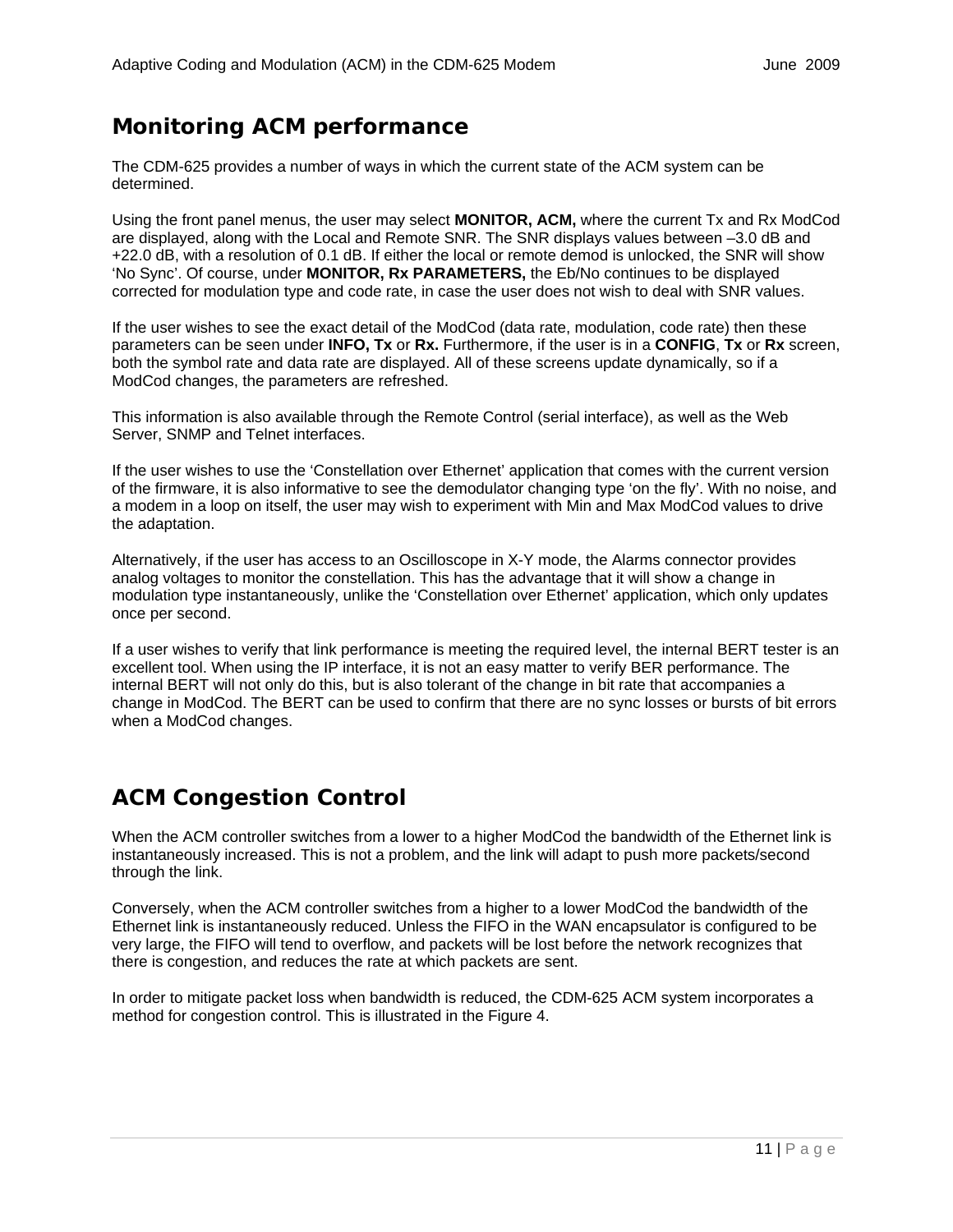

#### **Figure 4.**

The WAN FIFO (the size of which is configurable in the IP Switch setup) produces two control signals that enable and disable the sending of Ethernet *Pause Frames*. A Pause Frame is an Ethernet frame designed to implement flow control at the MAC layer. A switch supporting 802.3x can send a Pause Frame (with Pause time set to 0xFFFF) to force the link partner to stop sending data. Devices use the Auto-Negotiation protocol to discover the Pause Frame capabilities of the device at the other end of the link.

In the diagram it can be seen that when the WAN FIFO reaches a fill state of 87%, it signals the Ethernet Switch to send Pause frames back to the LAN to inhibit the sending of further data. The Pause Frames continue to be sent until the FIFO fill state has reduced to 75%. At this point, normal operation in resumed by sending a Pause Frame with Pause time set to 0x0000.

This mechanism has been shown to be very effective at mitigating packet loss when the ACM controller reduces bandwidth.

## **Notes and Recommendations**

- VersaFEC ACM is for point-to-point applications. It is required that both directions on the link run in IP-ACM mode, although the symbol rates do not need to be equal. If the user wishes to constrain one direction to run in CCM, simply set the Min and Max ModCod to be equal.
- ACM constitutes a closed-loop control system (similar in concept to AUPC) and it should be remembered that like all control systems, the speed at which the system can react is governed by a number of factors, including the time taken to estimate SNR to the required accuracy, and the transport delay over the satellite. Realistically, it can cope with fading and other link impairments that do not exceed 1dB/second (more if Target Eb/No margin is increased).
- The ACM controller algorithm that resides in the CDM-625 modem does not have to switch through ModCods sequentially – it can change, if needed, directly from ModCod0 to ModCod11 (or vice versa). When the demod first locks at ModCod0 the ACM controller will examine the SNR from the remote end and switch directly to the ModCod that maximizes throughput.
- While ACM can do remarkable things, the fundamentals still apply. Don't expect the demod to run at a 16-QAM ModCod if the SNR instantaneously drops to 0dB – the demod will lose lock and the system will recover by switching to ModCod0 (if so configured). *We highly recommend setting the Minimum ModCod to 0 (the ModCod of last resort) and set the Unlock Action to 'Go to minimum ModCod'. This will give the most robust link performance.*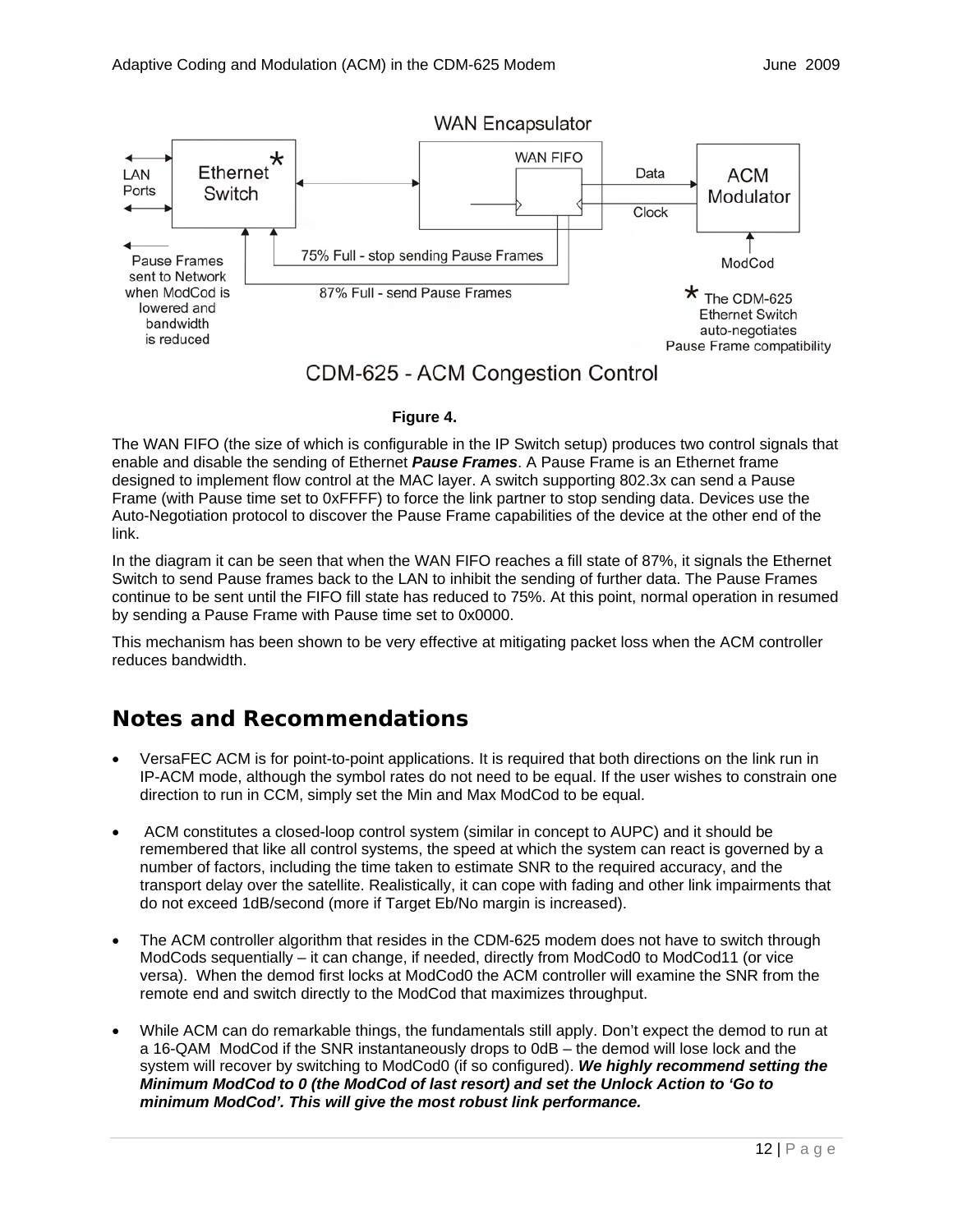- When running in ACM mode the demodulator is performing *blind acquisition* meaning that it has no *a priori* knowledge of the modulation type or code rate. For this reason the demodulator acquisition time will be slower than in CCM mode. However, the acquisition time is typically under 1 second for all symbol rates and noise conditions.
- Running the ACM link with the Target Eb/No Margin set to 0dB will give the best utilization of link power, but in conditions of fast fading may cause demod unlock events, or highly degraded BER just prior to the switch to a lower ModCod. In order to mitigate this, we recommend a Target Eb/No Margin of at least 1dB – more if the fading events are particularly severe and/or frequent.
- The value of Max ModCod may be limited by other FAST codes installed in the CDM-625. For example, suppose the 4100 ksps FAST option is installed, and the symbol rate set to 4100 ksps, the theoretical maximum data rate would be 14 Mps at ModCod 11. However, if CnC is being used, with a 10Mbps FAST limit, the ACM Max ModCod will be limited to ModCod 7, or 9.6 Mbps. Therefore, if for a given symbol rate, it is not possible to set the Maximum ModCod to the desired value, the user should check to determine what other FAST codes may be limiting it.
- The BER versus Eb/No performance of the ModCods is identical to the VersaFEC CCM modes described in the Operations Manual (FEC Options Chapter).
- SNR is the preferred metric for driving the adaptation this is the value displayed on the monitor screens. If the user wants to convert this to Eb/No then remember that the relationship is simply Eb/No = SNR - 10log(Spectral Efficiency).
- To achieve minimum latency, set the WAN buffer to the smallest practical value. The default setting is 20ms, and we recommend keeping it at this level.
- At this time Comtech EF Data has chosen to disable AUPC while ACM is active. This may change in the future, but for now, ACM should be considered to be a constant power, constant symbol rate scheme.
- All IP features that are available in the CDM-625 (VLAN, QoS, etc) are available when in IP-ACM mode. The sub-mux feature, however, is not available.
- VersaFEC ACM is 100% compatible with Carrier-in-Carrier.
- If required, VersaFEC ACM may be used in conjunction with any of the EDMAC modes, either for serial remote control of the remote modem, or for SNMP proxy. It should be emphasized, however, that unlike AUPC, a framing mode is *not* required for SNR reporting.
- ACM maximizes throughput not only when Eb/No varies due to atmospheric conditions, but will also mitigate the effects of other impairments, such as antenna pointing error (due, for example, to operation with an inclined-orbit satellite), excessive phase noise and certain types of interference. However, rapidly fluctuating impairments (~ less than 1 second) such as scintillation at low antenna look-angles at C-band will generally not be improved by ACM.
- VersaFEC ACM modes are *not* compatible with VersaFEC CCM modes, due to differences in frame preambles.
- The CDM-625 was purposely architected to provide the platform for VersaFEC ACM, and has required new approaches to the signal processing employed in both modulator and demodulator. It is the intention of Comtech EF Data to include VersaFEC ACM in future modem platforms.